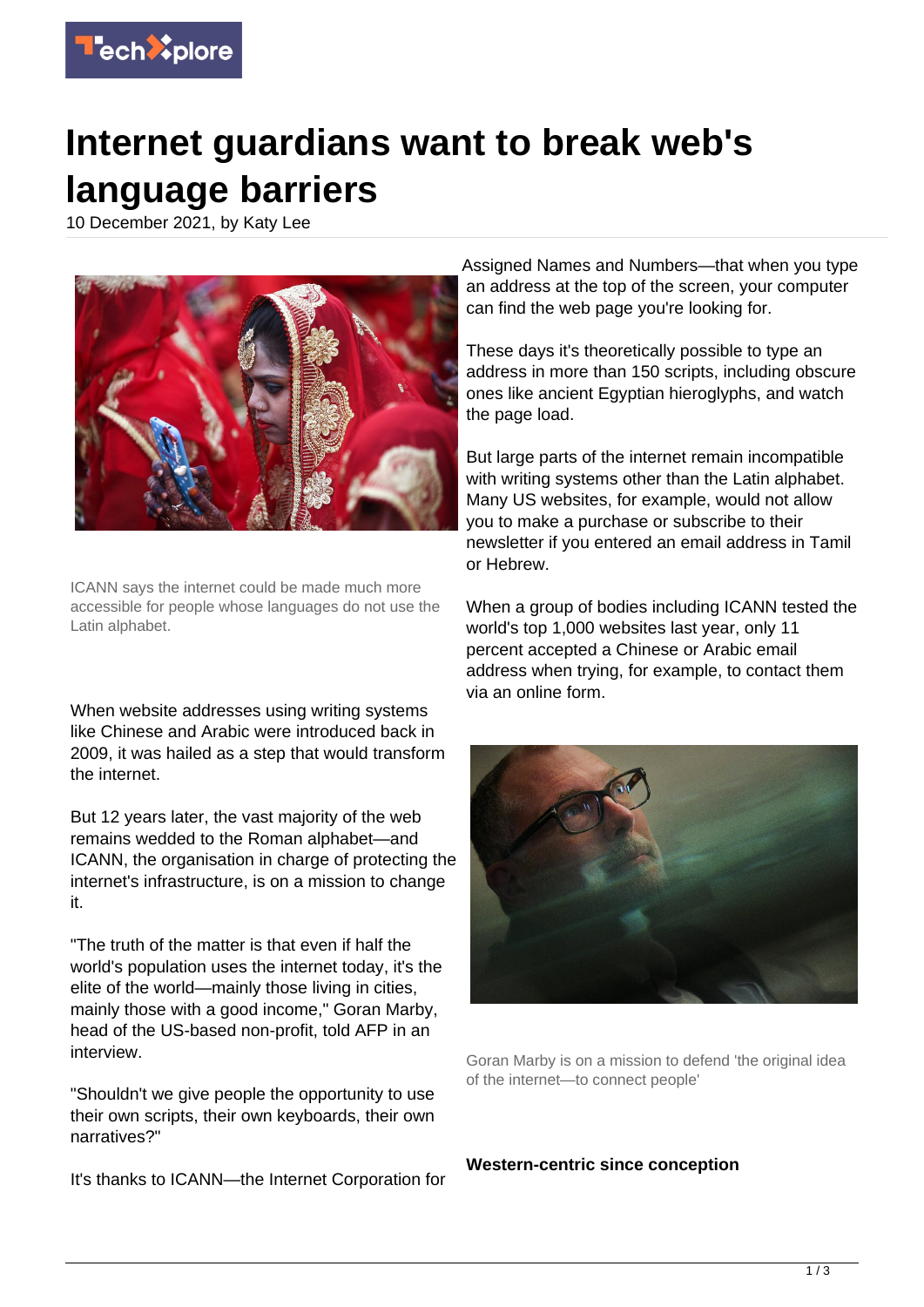

One of ICANN's priorities for the coming years is to ensure that 28 commonly used writing scripts are usable across the internet.

The problem isn't restricted to the West: in China even WeChat, the country's most popular messaging app, does not recognise email addresses written in Chinese characters.

Chinese web addresses often use strings of numbers, like the dating site 5201314.com.

This is partly because it can be hard to remember how to spell a web address in pinyin, the romanised version of Chinese, and partly because numberbased puns work well in Mandarin ("520" sounds like "I love you").

In many parts of the world, people have simply tried to adapt to an internet that doesn't speak their language.

"It never even crossed my mind," said Cairo finance worker Hadeer al-Shater, when asked whether she had considered setting up an Arabic-script email account.

"The whole point is to be able to communicate with the rest of the world. And unfortunately, Arabic is not very practical on the internet," she said.

Marby points out that the internet of today grew largely out of the work of US and European computer scientists. As a result, it has disproportionately benefited those who can read and write in Latin-based scripts.



One of ICANN's priorities for the coming years is to ensure that 28 commonly used writing scripts are usable across the internet.

An estimated 37 percent of the world's population—2.9 billion people—have still never used the internet, according to the UN's International Telecommunication Union, 96 percent of them in developing countries.

And Marby argues that this number will remain high if people who don't use the Latin alphabet are locked out.

"We think it's very important to make sure that the original idea of the internet—to connect people—doesn't get forgotten," he said.

## **Good for business?**

Progress has been made on some fronts. Users of Google's popular Gmail service, for example, have been able to exchange messages with people whose email addresses use non-Latin characters since 2014.

In Russia, about 40 percent of companies have a version of their website that uses a Cyrillic "toplevel domain" (TLD) – meaning the suffix of a website, such as ".com" or ".org".

But while most Russian hosting services allow email addresses with a Cyrillic domain, the part before the "at" symbol remains in the Latin alphabet, the Russian Coordination Center for TLDs explains on its website.

Marby stresses that "universal acceptance"—the idea of all scripts being usable across the [internet](https://techxplore.com/tags/internet/) —will never happen unless companies help fix the issue on their end.

"We have to continue to work with software developers and manufacturers to make sure they actually do this," he said.